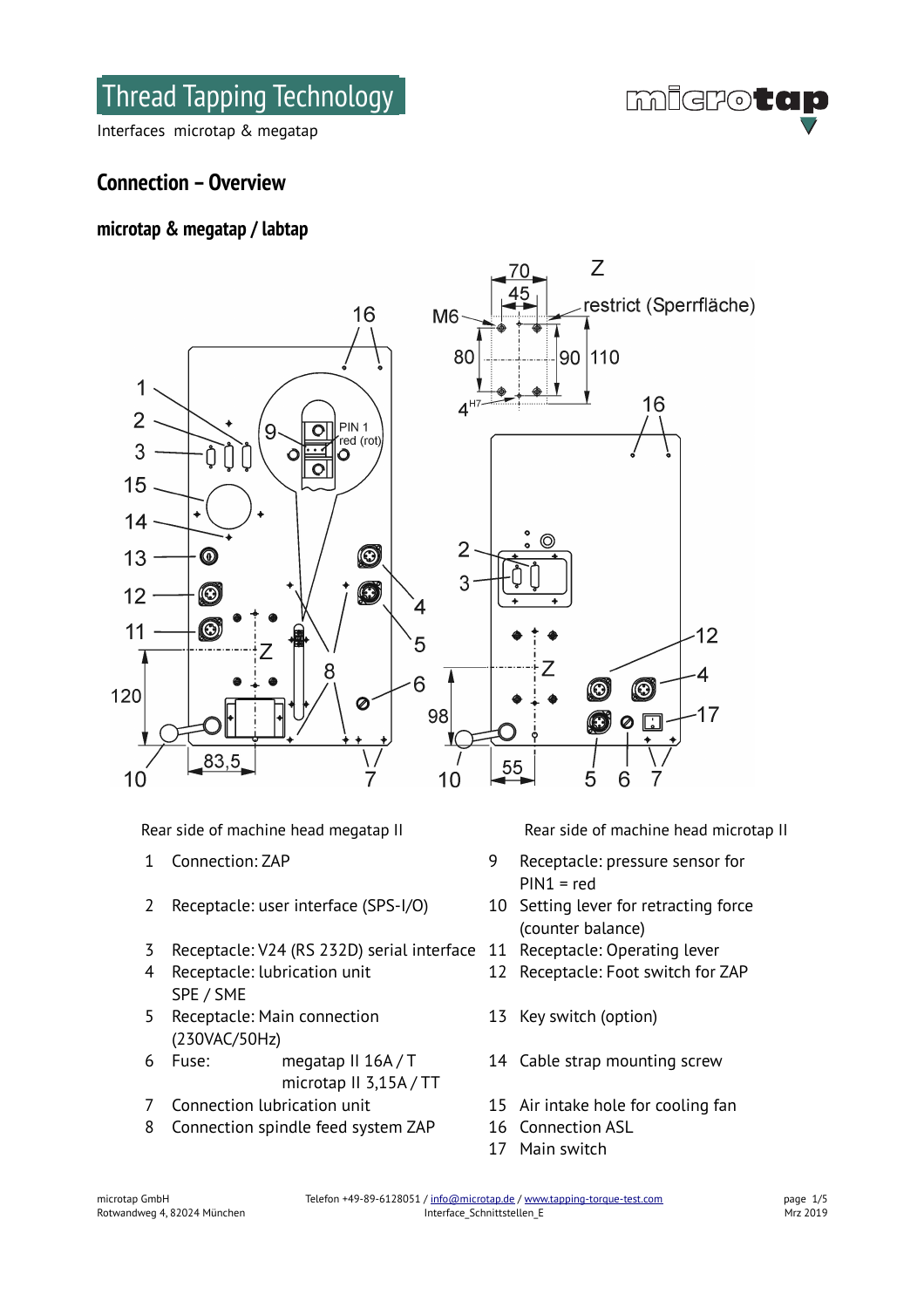Thread Tapping Technology

**migrotan** 

Interfaces microtap & megatap

# **I/O Schaltschema**

Paralell interface I/O SUB-D 15-pins connector Galvanical isolated inputs/exits active with reference to external GND Current max. 0,1 A / 48 V

# **PIN Connection**

- 1 Relay 1, contact a contact closed (machine ready)
- 9 externer Eingang 1 Option
- 2 Relay 2, contact a contact closed, (quality OK)
- 10 external input 2 Option
- 3 Relay 3, contact a contact open
- 11 external input 3 Option
- 4 Relay 4, contact a contact open
- 12 external input 4 Option
- 5 Common reference for relays 1; 2; 3; 4 (all contact B)
- 13 Input Start 1
- 6 Ground external
- 14 Input Start 2
- $7 + 24$  V, auxiliary supply max. 0,05 A

# **I/O wiring diagram**

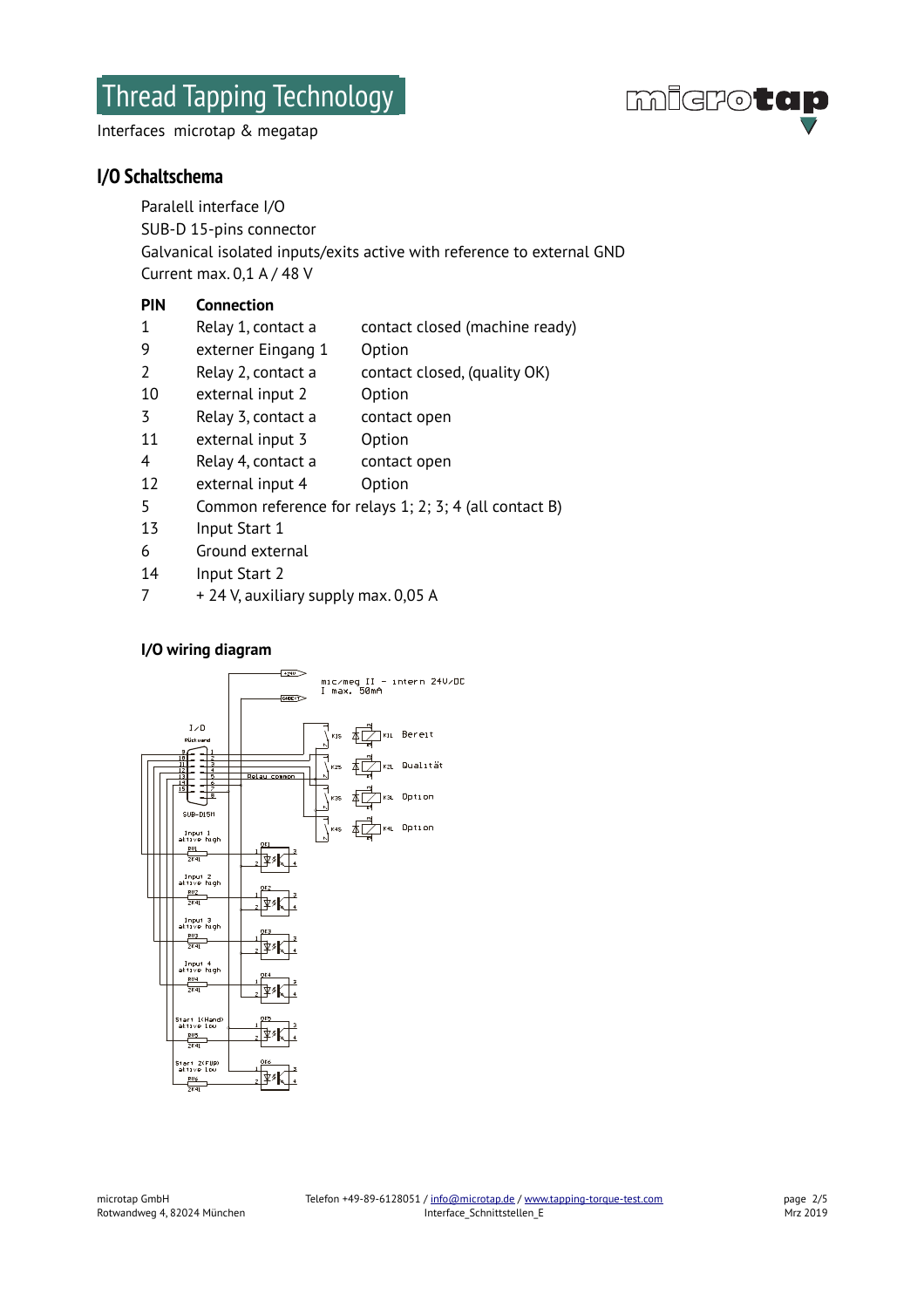# Thread Tapping Technology



Interfaces microtap & megatap

# **I/O Samples / Serial interface**

Sample 1: Input signal (p.e. work piece recognition) and external start commandl

It is only possible to read input 1 ... 4 with Software-Option



Start 2 same function in ZAP-Mode the pneumatic valve for the pneumatic Z-Axis spindle feed is actual





Sample 3 Exit relay contact by external power resource



Serial interface (RS232 / V24) Connection RS232, SUB-D, 9-pin female (9600 baud, 8 Bit, no parity, 1 stop-bit)

## **PIN Connection**

- 3 232 RX
- 5 232 GND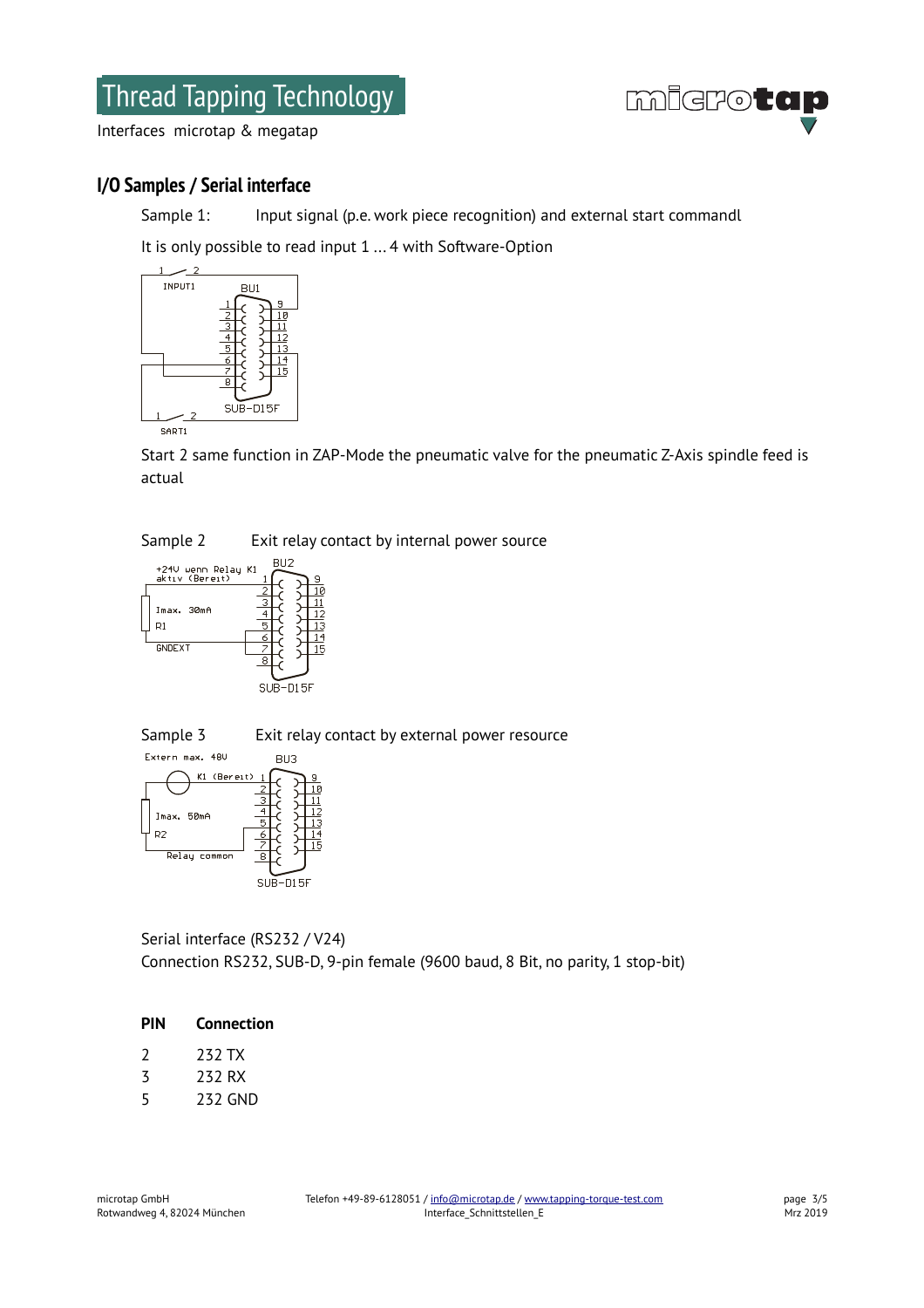Interfaces microtap & megatap



# **Serial interface / RS232 (V24)**

#### **Link between PC and thread tapping machine**

The communications link between a PC and the thread tapping machine is realised via serial interface RS 232 and is based on ASCII code., 9600 baud, 8 data bits, 1 stop bit, no parity bit

#### **Set of parameters**

The set of parameter values is transferred as a block ASCII code Each parameter has a single character code followed by the symbol "=" selected parameter value The end of each parameter datum is coded by the characters "<CR>" (carriage return) The whole block has to be finished with >.. No parity sum created EXAMPLE:  $T=105 < CR$  ( $\textdegree$  depth = 1,5 mm)

The set of parameters includes the following parameters:

| <b>Parameter</b> | Code | Range of values                             |
|------------------|------|---------------------------------------------|
| Depth            | 'Τ'  | $0.0 - 80.0$ mm ( $\textdegree = 0 - 800$ ) |
| Spindle speed    | 'N'  | 300 - 3000 min-1                            |
| Fracture torque  | 'B'  | 30 - 5000 Ncm                               |
| Chip clearance   | Έ,   | $0 - 5$                                     |
| Thread           | 'G'  | $0 =$ rechts; $1 =$ links                   |
| Reverse mode     | R    | $0 = 100%$                                  |
|                  |      | $1 = 200 %$                                 |
|                  |      | $2 = 50 %$                                  |
| Start-mode       | Ά    | $0 =$ manuell                               |
|                  |      | $1 =$ autostart                             |
|                  |      | $2$ = autostart + Sz                        |
| Sz.              | 'S'  | $0.0 - 70.0$ mm ( $\textdegree = 0 - 700$ ) |
| Delta Sz         | 'D'  | $0.0 - 10.0$ mm ( $\textdegree = 0 - 100$ ) |
| Fz               | ʻΕ'  | $0 - 10.0 N$ ( $\textdegree = 0 - 100$ )    |
|                  |      |                                             |

#### **Feedback messages of the thread tapping machine**

Upon completion of an operation cycle, the machine responds in the following manner:

- 'Y' cycle ready, no error
- 'X' error

In the event of an error, code "Q?" can be used to request an indication as to the nature of the error.

How to request for specific values

The request is done by sending the code for a specific value followed by "?" and "CR LF". Example: Q?<CR>

The thread tapping machine responds then with the same code and its current value. Example: Q=2<CR>